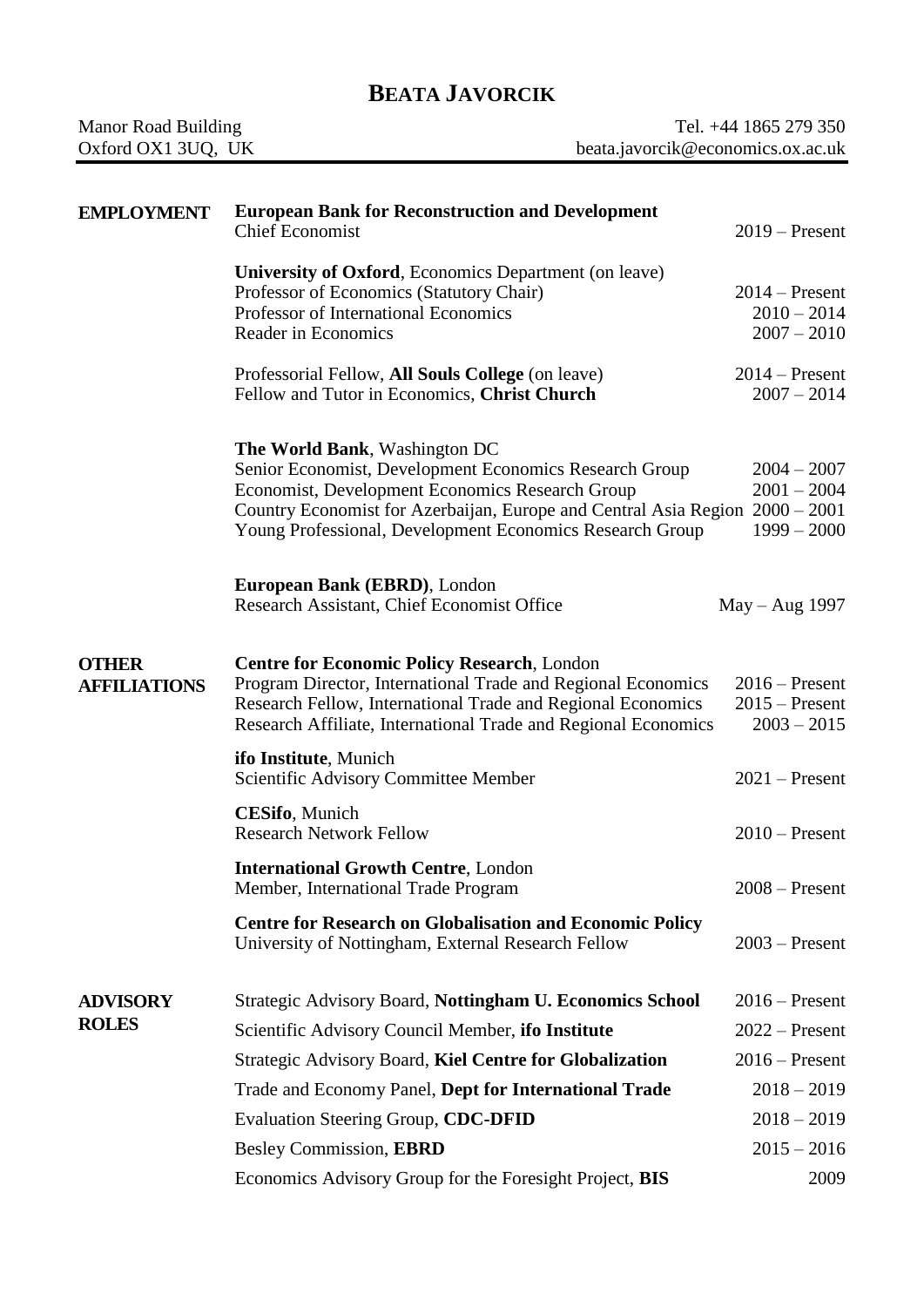| EDITORIAL<br><b>DUTIES</b>  | <b>World Bank Economic Review, Editorial Board Member</b>                                                                                                                   | $2016$ – Present |  |
|-----------------------------|-----------------------------------------------------------------------------------------------------------------------------------------------------------------------------|------------------|--|
|                             | <b>Economic Policy, Managing Editor</b><br>$2017 - 2019$                                                                                                                    |                  |  |
|                             | <b>Journal of International Economics, Associate Editor</b>                                                                                                                 | $2016 - 2019$    |  |
|                             | <b>Oxford Bulletin of Economics and Statistics, Co-Editor</b>                                                                                                               | $2007 - 2017$    |  |
|                             | <b>Oxford Economic Papers, Editorial Board Member</b>                                                                                                                       | $2007 - 2010$    |  |
| <b>EDUCATION</b>            | Yale University, Ph.D. in Economics<br>Fields: International trade, Development economics                                                                                   | Dec 1999         |  |
|                             | University of Rochester, B.A. in Economics<br>Summa cum Laude, GPA 3.97/4.00                                                                                                | May 1994         |  |
| MAIN<br><b>PUBLICATIONS</b> | "Financial Constraints and Propagation of Shocks in Production Netwoers" with<br>B.Demir, E. Ors and T. Michalski, Review of Economics and Statistics, 2022                 |                  |  |
|                             | "Effective post-pandemic governance must focus on shared challenges" with<br>A. Williamson and others, Lancet, 2022                                                         |                  |  |
|                             | "Climbing the Rungs of the Quality Ladder: FDI and Domestic Exporters in<br>Romania" with M. Bajgar, Economic Journal, 2021                                                 |                  |  |
|                             | "Trade Policy Changes, Tax Evasion and Benford's Law" with B. Demir<br><b>Journal of Development Economics, 2020</b>                                                        |                  |  |
|                             | "Good for the Environment, Good for Business: Foreign Acquisitions and Energy<br>Intensity" with A. Brucal and I. Love, <b>Journal of International Economics</b> ,<br>2019 |                  |  |
|                             | "Working across Time Zones: Exporters and the Gender Wage Gap" with<br>E.A Boler and K.H. Ulltveit-Moe, Journal of International Economics, 2018                            |                  |  |
|                             | "The ISO 9000 Certification: Little Pain, Big Gain?" with N. Sawada, European<br><b>Economic Review, 2018</b>                                                               |                  |  |
|                             | "Don't Throw in the Towel, Throw in Trade Credit" with B. Demir, <b>Journal of</b><br><b>International Economics, 2018</b>                                                  |                  |  |
|                             | "New and Improved: Does FDI Boost Production Complexity in Host<br>Countries?" with A. Lo Turco and D. Maggioni, <b>Economic Journal</b> , 2018                             |                  |  |
|                             | "Former Foreign Affiliates: Cast Out and Outperformed?" with S. Poelhekke,<br><b>Journal of the European Economic Association</b> , 15(3), 2017, Lead article               |                  |  |
|                             | "WTO Accession and Tariff Evasion" with G. Narciso, <b>Journal of Development</b><br><b>Economics</b> , 125, 2017                                                           |                  |  |
|                             | "Services Reform and Manufacturing Performance: Evidence from India" with<br>J. Arnold, M. Lipscomb and A. Mattoo, Economic Journal, 126(590), 2016                         |                  |  |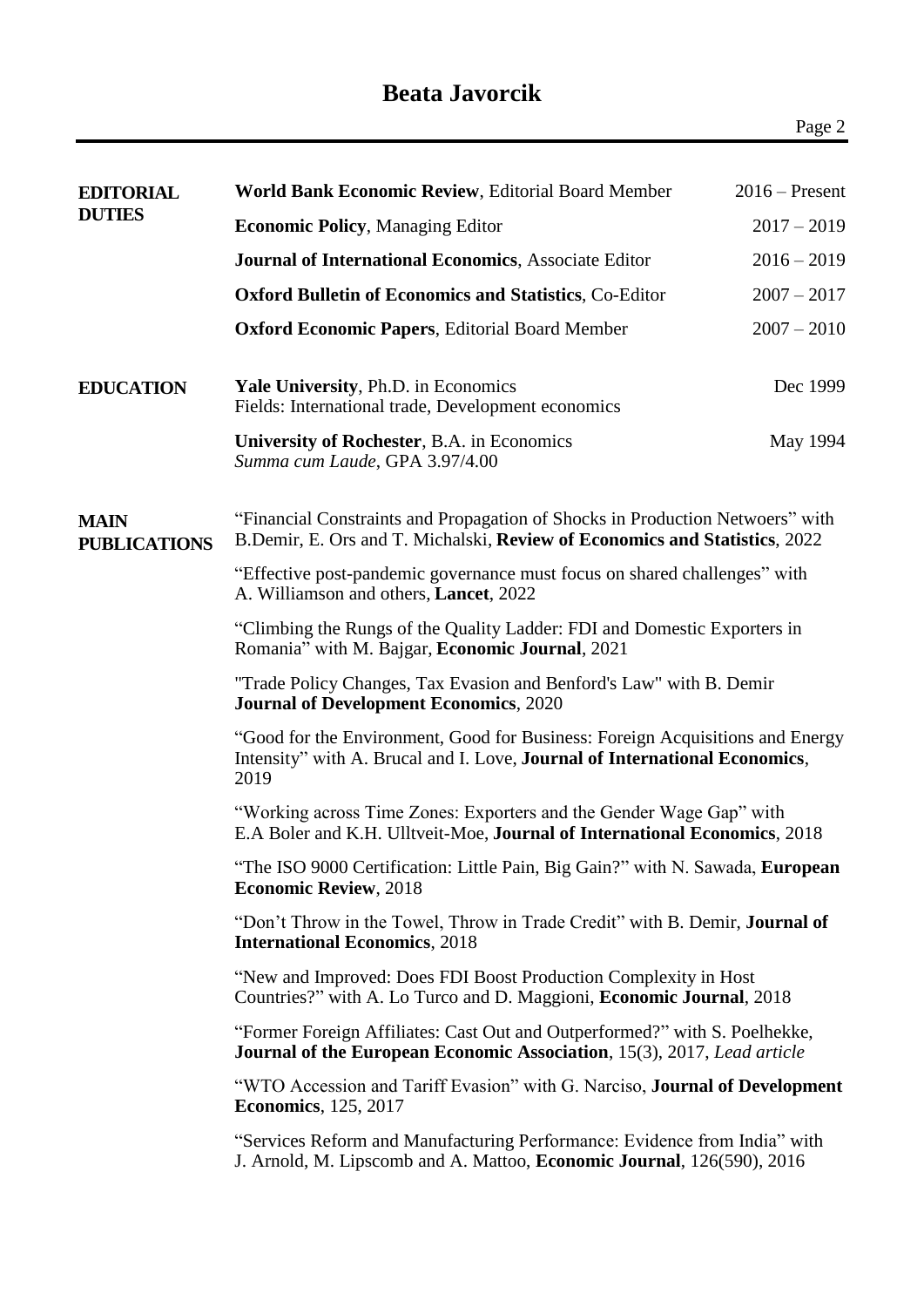"Multi-Product Firms at Home and Away: Cost- versus Quality-based Competence" with C. Eckel, L. Iacovone and P. Neary, **Journal of International Economics**, 95(2), 2015

"Supplier Responses to Walmart's Invasion of Mexico" with L. Iacovone, W. Keller and J. Tybout, **Journal of International Economics**, *Lead article,*  95(1), 2015

"Do the Biggest Aisles Serve a Brighter Future? Global Retail Chains and Their Implications for Romania" with Y. Li, **Journal of International Economics**, 90(2), 2013

"FDI and Export Upgrading" with T. Harding, Review of Economics and **Statistics**, 94(4), 2012

"Roll out the Red Carpet and They Will Come: Investment Promotion and FDI Inflows" with T. Harding, **Economic Journal**, 121(557), 2011

"Does It Matter Where You Come From? Vertical Spillovers from Foreign Direct Investment and the Origin of Investors" with M. Spatareanu, **Journal of Development Economics**, 96(1), 2011

"Does Services Liberalization Benefit Manufacturing Firms? Evidence from the Czech Republic" with J. Arnold and A. Mattoo, **Journal of International Economics**, 85(1), 2011

"Migrant Networks and Foreign Direct Investment" with C. Ozden, M. Spatareanu and C. Neagu, **Journal of Development Economics**, 94(2), 2011

"Multi-product Exporters: Product Churning, Uncertainty and Export Discoveries" with L. Iacovone, **Economic Journal**, 120, 2010

"Gifted Kids or Pushy Parents? Foreign Direct Investment and Plant Productivity in Indonesia" with J. Arnold, **Journal of International Economics**, 79(1), 2009

"Differentiated Products and Evasion of Import Tariffs" with G. Narciso, **Journal of International Economics**, 76(2), 2008

"Trade Costs and Location of Foreign Firms in China" with M. Amiti, **Journal of Development Economics**, 85(1-2), 2008

"To Share or Not to Share: Does Local Participation Matter for Spillovers from FDI?" with M. Spatareanu, **Journal of Development Economics**, 85(1-2), 2008

"Does Foreign Direct Investment Increase the Productivity of Domestic Firms? In Search of Spillovers through Backward Linkages," **American Economic Review**, 94(3), 2004

Reprinted in *Multinational Enterprises and Host Economies,* K. Meyer, ed., Edward Elgar, 2008

Reprinted in *Globalization and Productivity*, D. Greenaway, H. Gorg and R. Kneller, eds., Edward Elgar, 2008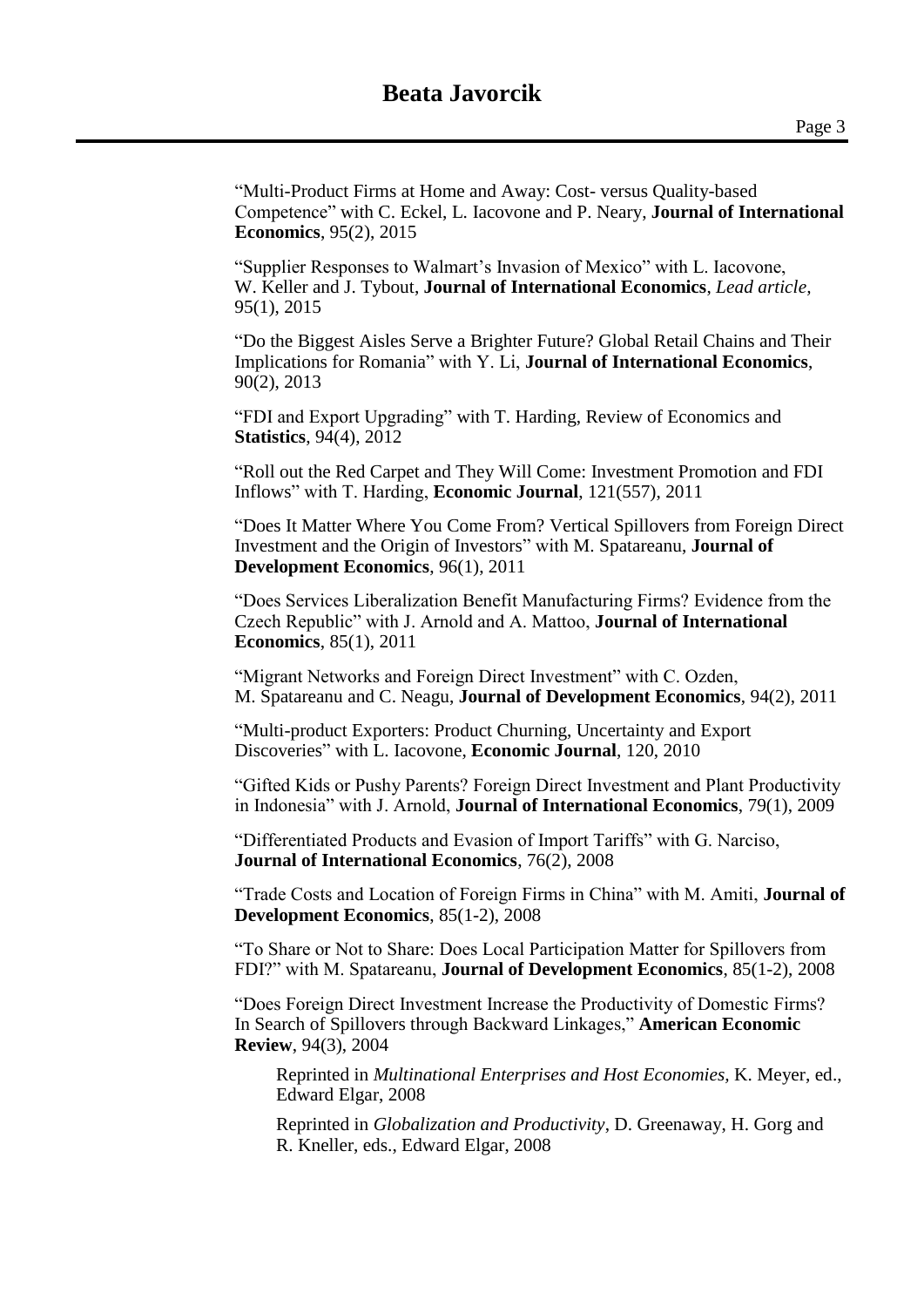## **Beata Javorcik**

|                                     | "The Composition of Foreign Direct Investment and Protection of Intellectual<br>Property Rights in Transition Economies," European Economic Review, 48(1),<br>2004                          |
|-------------------------------------|---------------------------------------------------------------------------------------------------------------------------------------------------------------------------------------------|
|                                     | Reprinted in Intellectual Property and Development: Lessons from Recent<br><i>Economic Research</i> , C. Fink and K. Maskus, eds., Oxford University Press,<br>2005                         |
|                                     | "Pollution, Corruption and the Location of Foreign Direct Investment: Dirty<br>Secret or Popular Myth?" with Shang-Jin Wei, Contributions to Economic<br>Analysis & Policy, $3(2)$ , $2004$ |
|                                     | Reprinted in The Economics of Pollution Havens, D. Fullerton, ed., Edward<br>Elgar, 2006                                                                                                    |
|                                     | Reprinted in <i>Multinational Enterprises and Host Economies</i> , K. Meyer, ed.,<br>Edward Elgar, 2008                                                                                     |
| <b>OTHER</b><br><b>PUBLICATIONS</b> | "International trade and letters of credit: A double-edged sword in times of<br>crises" with M. Crozet and B. Demir, <b>IMF Economic Review</b> , 2022                                      |
|                                     | "Transplanting Corporate Culture across International Borders" with N. Kodama<br>and Y. Abe, World Economy, 2018                                                                            |
|                                     | "Testing the Core-Competency Model of Multi-Product Exporters" with<br>C. Eckel, L. Iacovone and P. Neary, Review of International Economics<br>(Festschrift volume) 24(4), 2016            |
|                                     | "Does FDI Bring Good Jobs to Host Countries?" World Bank Research<br><b>Observer</b> , 30(1), 2015                                                                                          |
|                                     | "Global Retail Chains and the Supplying Industries: Evidence from Romania"<br>with Y. Li, CESifo Economic Studies, 60(1), 2014                                                              |
|                                     | "Investment Promotion and FDI Inflows: Quality Matters" with T. Harding,<br>CESifo Economic Studies, 59(2), 2013                                                                            |
|                                     | "Technological Asymmetry among Foreign Investors and Mode of Entry" with<br>K. Saggi, Economic Inquiry, 48(2), 2010                                                                         |
|                                     | "Tough Love: Do Czech Suppliers Learn from Their Relationships with<br>Multinationals?" with M. Spatareanu, Scandinavian Journal of Economics,<br>111(4), 2009                              |
|                                     | "Liquidity Constraints and Linkages with Multinationals" with M. Spatareanu,<br>World Bank Economic Review, 23(2), 2009                                                                     |
|                                     | "Corruption and Cross-border Investment in Emerging Markets: Firm-Level<br>Evidence" with S-J Wei, Journal of International Money and Finance, 28(4),<br>2009                               |
|                                     | Featured in "Investors See Corruption as a Barrier" by Alan Beattie,<br>Financial Times, October 17, 2000                                                                                   |
|                                     | "Can Survey Evidence Shed Light on Spillovers from Foreign Direct<br>Investment?" World Bank Research Observer, 23(2), 2008                                                                 |
|                                     |                                                                                                                                                                                             |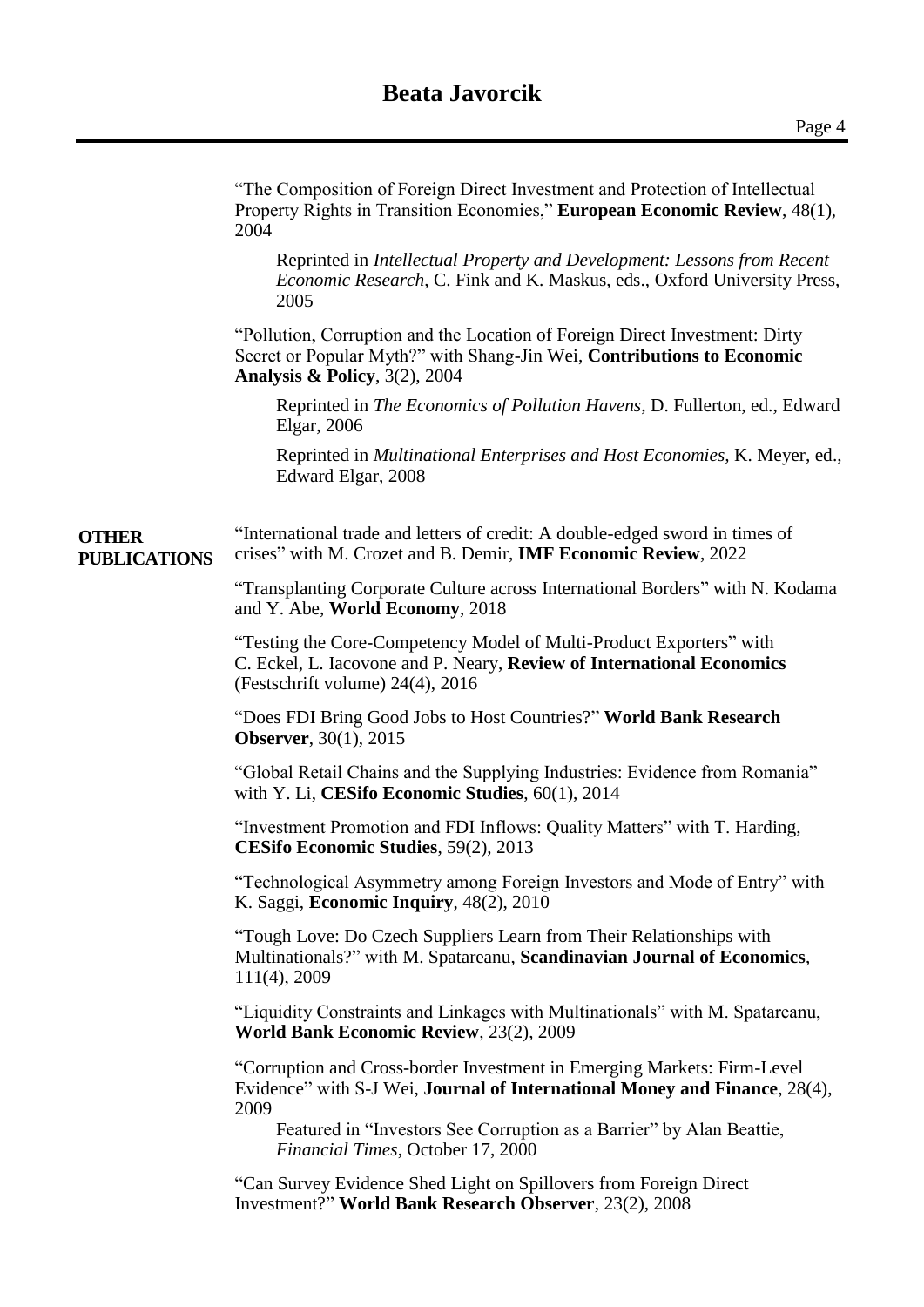|                                     | "Openness and Industrial Response in a Wal-Mart World: A Case Study of<br>Mexican Soaps, Detergents and Surfactant Producers" with W. Keller and<br>J. Tybout, The World Economy, 31(12), 2008<br>Featured in the <i>Economic Report of the President 2007</i> |  |
|-------------------------------------|----------------------------------------------------------------------------------------------------------------------------------------------------------------------------------------------------------------------------------------------------------------|--|
|                                     | "The Global Distribution of Trademarks: Some Stylized Facts" with<br>E. Baroncelli and C. Fink, The World Economy, 28(6), 2005 <sup>"</sup>                                                                                                                    |  |
|                                     | "Do Foreign Investors Care about Labor Market Regulations?" with<br>M. Spatareanu, Weltwirtschaftliches Archiv, 141(3), 2005<br>Featured in an article in Jornal do Commercio of Recife (Brazil) on Jan 23,<br>2005                                            |  |
|                                     | "Income-Related Biases in International Trade: What Do Trademark Registration<br>Data Tell Us?" with C. Fink and M. Spatareanu, Weltwirtschaftliches Archiv,<br>141(1), 2005                                                                                   |  |
|                                     | "Policies Facilitating Firm Adjustment to Globalization" with B. Hoekman,<br><b>Oxford Review of Economic Policy</b> , 20(3), 2004                                                                                                                             |  |
|                                     | "Does Relative Location Matter for Bilateral Trade Flows? An Extension of the<br>Gravity Model," <b>Journal of Economic Integration</b> , 16(3), 2001                                                                                                          |  |
|                                     | "Engineers on the Production Floor? Evidence of Co-location of Patenting and<br>Production at the Subnational Level" with C. McDaniel, The World Economy,<br>24(6), 2001                                                                                       |  |
|                                     | "Integration into Global Production and Distribution Networks through FDI: The<br>Case of Poland" with B. Kaminski, <b>Post-Communist Economies</b> , 13(3), 2001                                                                                              |  |
| <b>EDITED</b><br><b>VOLUMES AND</b> | "Foreign Direct Investment and International Technology Transfer" in The<br>Evidence and Impact of Financial Globalization, G. Caprio, ed., Elsevier, 2012                                                                                                     |  |
| <b>CHAPTERS</b>                     | "New Kids on the Block: Adjustment of Indigenous Producers to FDI Inflows" in<br>Trade Adjustment Costs in Developing Countries: Impacts, Determinants and<br>Policy Responses, G. Porto and B. Hoekman, eds., World Bank and CEPR, 2010                       |  |
|                                     | Global Integration and Technology Transfer, volume edited jointly with<br>B. Hoekman, Palgrave Macmillan, World Bank and CEPR, 2006                                                                                                                            |  |
|                                     | "Trade Protection and Industry Wage Structure in Poland" with C. Goh in<br>Globalization and Poverty, A. Harrison, ed., Univ. of Chicago Press, 2007                                                                                                           |  |
|                                     | "Technological Leadership and Foreign Investors' Choice of Entry Mode" in<br>Global Integration and Technology Transfer, B. Hoekman and B. Javorcik, eds.,<br>Palgrave Macmillan, World Bank and CEPR, 2006                                                    |  |
|                                     | "Disentangling FDI Spillover Effects: What Do Firm Perceptions Tell Us?" with<br>M. Spatareanu in Does Foreign Direct Investment Promote Development?<br>T. Moran, E. Graham and M. Blomstrom, eds., Institute for International<br>Economics, 2005            |  |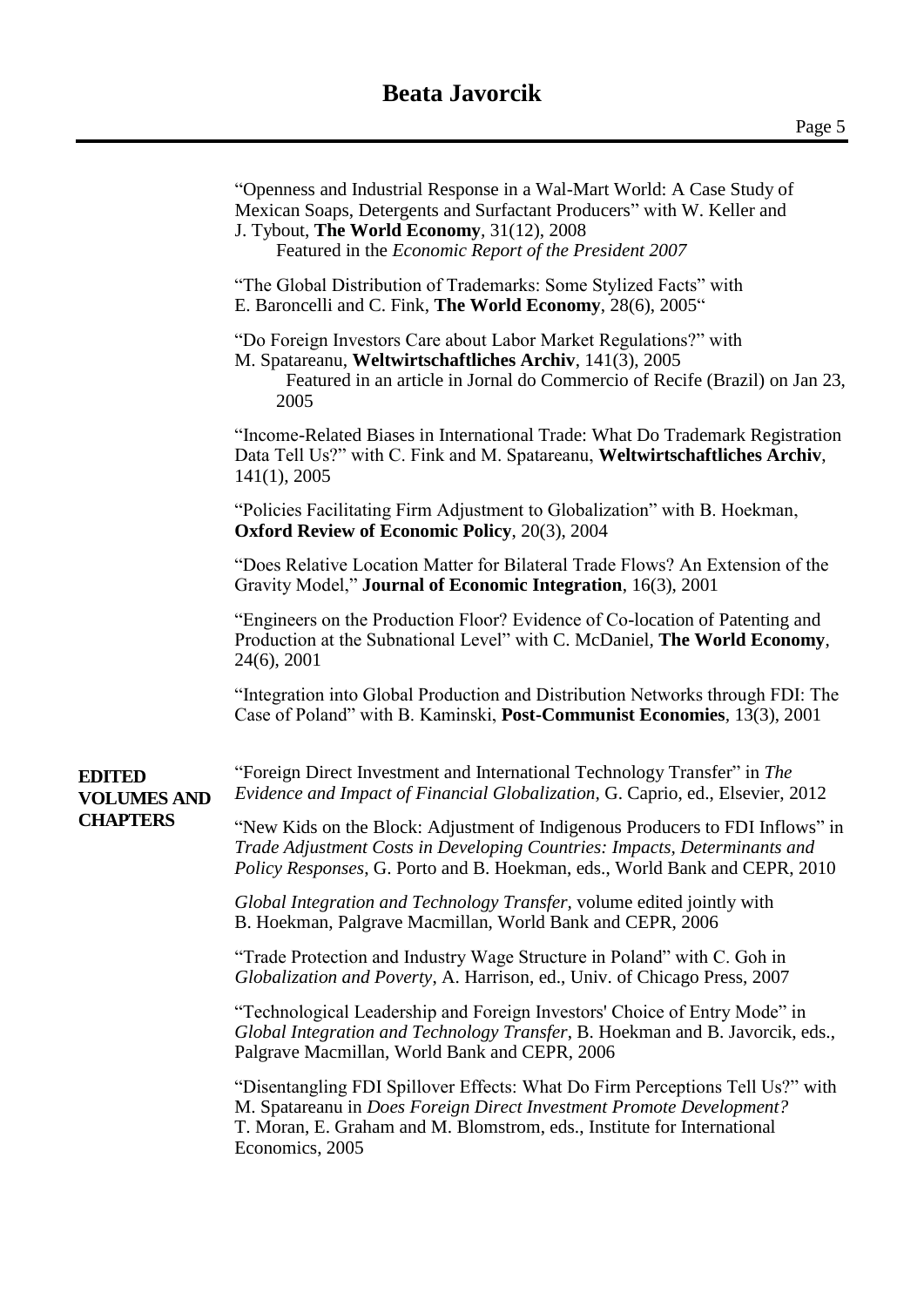## **Beata Javorcik**

|                                      | "Trademarks, Geographical Indications and Developing Countries" with C. Fink<br>in Development, Trade and the WTO: A Handbook, B. Hoekman, A. Mattoo and<br>P. English, eds., World Bank, 2002 |               |                       |  |  |  |
|--------------------------------------|------------------------------------------------------------------------------------------------------------------------------------------------------------------------------------------------|---------------|-----------------------|--|--|--|
| <b>BOOK</b><br><b>REVIEWS</b>        | Book Review of Globalization at Risk: Challenges to Finance and Trade by<br>G. Hufbauer and K. Suominen, <b>Journal of Economic Literature</b> , 49(3), 2011                                   |               |                       |  |  |  |
|                                      | Book Review of Contracts in Trade and Transition: The Resurgence of Barter by<br>D. Marin and M. Schnitzer, Review of International Economics, 12(2), 2004                                     |               |                       |  |  |  |
| <b>IMPACT</b>                        | 18,121 Google Scholar citations (7,289 since 2017)                                                                                                                                             |               |                       |  |  |  |
|                                      | Top cited paper with 5,540 citations                                                                                                                                                           |               |                       |  |  |  |
|                                      | Among top 1% economists in Europe (ranked 193 of 27,100 by ideas.repec.org)                                                                                                                    |               |                       |  |  |  |
|                                      | Among top 2% economists globally                                                                                                                                                               |               |                       |  |  |  |
|                                      | Ranked 68 among female economists globally                                                                                                                                                     |               |                       |  |  |  |
| <b>HONORS</b>                        | <b>British Academy Newton Fund Grant</b>                                                                                                                                                       |               | $2015 - 2017$         |  |  |  |
|                                      | Awarded 5 World Bank Research Support Grants<br><b>Yale Dissertation Fellowship</b>                                                                                                            |               | $2001 - 2007$<br>1998 |  |  |  |
|                                      | Ryoichi Sasakawa Young Leaders Fellowship                                                                                                                                                      | $1997 - 1998$ |                       |  |  |  |
|                                      | <b>Ford Foundation Grant</b>                                                                                                                                                                   |               | 1996<br>1995          |  |  |  |
|                                      | Isaac Sherman Post-Graduate Fellowship<br>William Morse Hastings Prize for Essay in Economics                                                                                                  |               | 1994                  |  |  |  |
|                                      | Phi Beta Kappa                                                                                                                                                                                 | $1993 - 1994$ |                       |  |  |  |
|                                      | Winner of the National Olympiad in English Literature, Politics and History<br>(competition for secondary school students in Poland)                                                           |               | 1990                  |  |  |  |
| <b>TEACHING</b><br><b>EXPERIENCE</b> | <b>University of Oxford</b><br>M.Sc. in Financial Economics (joint program of Department of Economics and<br>Saïd Business School)<br>M.Phil. International Trade<br>M.Sc. in Development      |               |                       |  |  |  |
|                                      | <b>Oxford University Business Economics Program</b><br><b>Executive Education Program</b>                                                                                                      |               |                       |  |  |  |
|                                      | <b>Bank of England</b><br>Internal course for staff                                                                                                                                            |               |                       |  |  |  |
|                                      | Yale University (as a teaching assistant)<br>International trade, International finance, Introduction to macroeconomics                                                                        |               |                       |  |  |  |
|                                      | <b>Guest lectures in MBA courses</b><br>Graduate School of Business, University of Chicago;<br>School of Management, Yale University                                                           |               |                       |  |  |  |